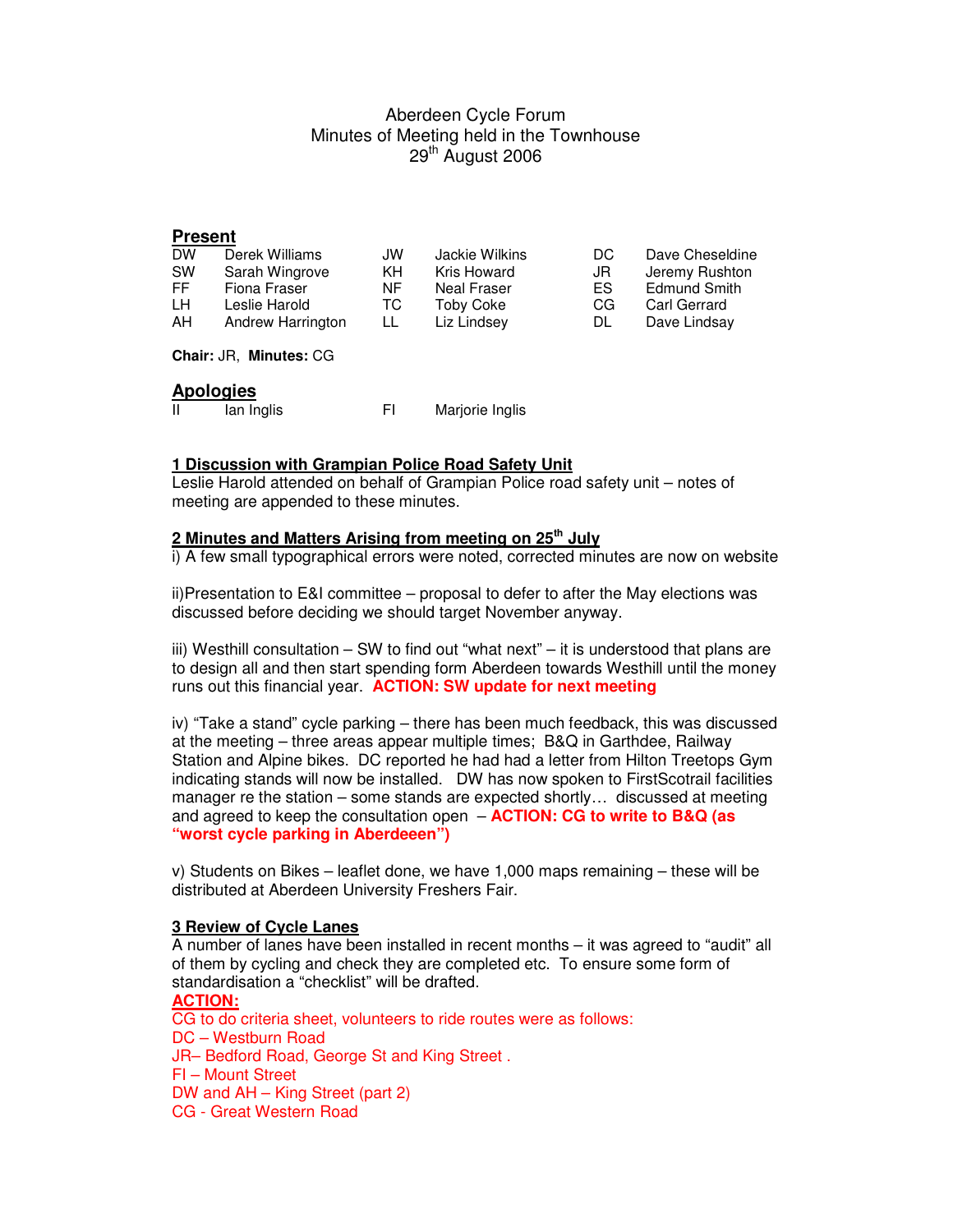### SW – Union Street / Albyn Terrace

### **4 Haudegain Roundabout Consultation**

Due to communication issues DW was not able to forward to everyone before the deadline for consultation – he has thus submitted the form himself. **ACTION : DW to send copy of response form to CG for archiving/web** 

The options for Haudegain re-development were discussed at the meeting, it generally agreed that the "cycling comments" in the report were clearly not written by a cyclist**. ACTION: DW to confirm this to Aberdeen City Council / try to arrange meeting to air our concerns.**

## **5 NESTRANS Forum 21 Sep**

The new regional transport strategy will be discussed – DW is unable to attend, JR or DC are available as stand in.

## **6 Cycle Forum 3rd Anniversary**

Agreed this will be held on Fri  $29<sup>th</sup>$  (the Friday after the September meeting on the Tuesday) proposal to go out for curry

## **7 AOB**

Noted that phase 1 on Wellington suspension bridge is to be reopened 3/4M GBP, phase 1 will be pedestrians and cyclists only.

DL gave update on AWPR "Stonehaven Spur",

**ACTION: DL to write to Jacob Babtie outlining remaining issues (cycle path alongside Stonehaven spur and idea of bypassed roads being made more suitable for cycle traffic e.g. by reducing speeds etc..).** 

## **NEXT MEETING**:

Tuesday 26<sup>th</sup> September 19:30hrs at the townhouse ("normal" time)

### **Appendix 1 Notes of meeting with Leslie Harold (LH) Grampian Police Road Safety Unit,**

LH gave an overview of the role of the Unt within Grampian Constabulary:

There is s split between 10 civilian staff and 4 uniformed officers, principle focus of civilian staff is work with schools at level S1 and S2 they have contact with  $\sim 3,500$ school kids per year, volunteers, including some members of ACF are also used for this.

Occasionally LH get requests for adult cycle training. – advises them to contact local cycling club. – noted "try cycling" is an option here.

Sgt Allan Brown has 3 uniformed staff – principle safety focus is on education of drivers through outreach talks to local employers.